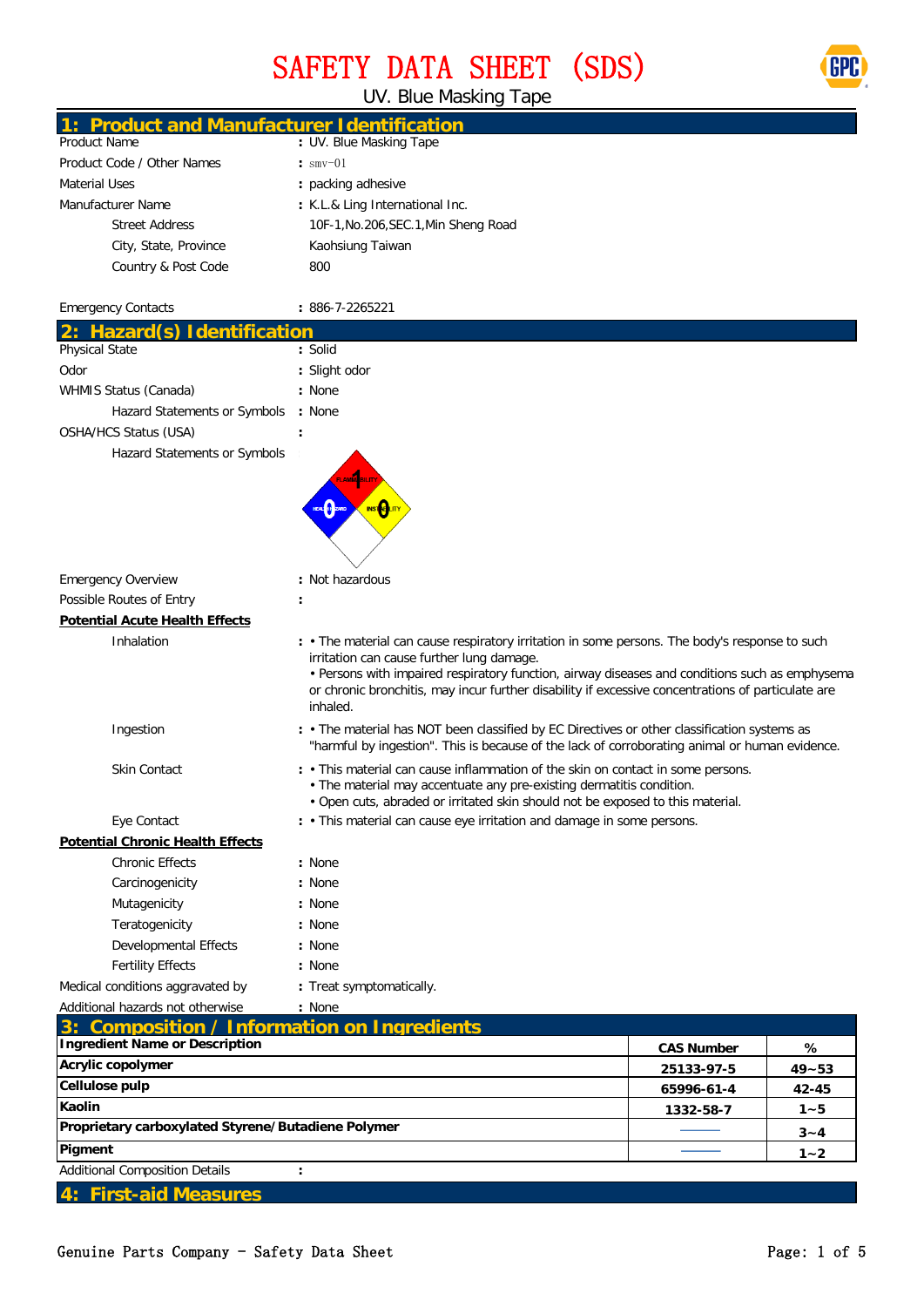

## SAFETY DATA SHEET (SDS)

|                                      | UV. Blue Masking Tape                                                                                                                                                                                                                                                                                                                                                                                                                                                                                                                                                                                        |  |  |  |  |
|--------------------------------------|--------------------------------------------------------------------------------------------------------------------------------------------------------------------------------------------------------------------------------------------------------------------------------------------------------------------------------------------------------------------------------------------------------------------------------------------------------------------------------------------------------------------------------------------------------------------------------------------------------------|--|--|--|--|
| Eye Contact                          | : . Wash out immediately with fresh running water.<br>• Ensure complete irrigation of the eye by keeping eyelids apart and away from eye and moving<br>the eyelids by occasionally lifting the upper and lower lids.<br>• If pain persists or recurs seek medical attention.<br>. Removal of contact lenses after an eye injury should only be undertaken by skilled personnel.                                                                                                                                                                                                                              |  |  |  |  |
| Skin Contact                         | : • Flush skin and hair with running water (and soap if available).<br>• Seek medical attention in event of irritation.                                                                                                                                                                                                                                                                                                                                                                                                                                                                                      |  |  |  |  |
| Inhalation                           | : . If fumes or combustion products are inhaled remove from contaminated area.<br>• Lay patient down. Keep warm and rested.<br>. Prostheses such as false teeth, which may block airway, should be removed, where possible,<br>prior to initiating first aid procedures.<br>• Apply artificial respiration if not breathing, preferably with a demand valve resuscitator, bag-<br>valve mask device, or pocket mask as trained. Perform CPR if necessary.<br>• Transport to hospital, or doctor.                                                                                                             |  |  |  |  |
| Ingestion                            | : • If vomiting occurs, lean patient forward or place on left side (head-down position, if possible)<br>to<br>maintain open airway and prevent aspiration.<br>• Observe the patient carefully.<br>. Never give liquid to a person showing signs of being sleepy or with reduced awareness; i.e.<br>becoming unconscious.                                                                                                                                                                                                                                                                                     |  |  |  |  |
| Protection for First-aid Providers   | : None                                                                                                                                                                                                                                                                                                                                                                                                                                                                                                                                                                                                       |  |  |  |  |
| Notes to Physician                   | : Treat symptomatically.                                                                                                                                                                                                                                                                                                                                                                                                                                                                                                                                                                                     |  |  |  |  |
| <b>Fire-fighting Measures</b><br>5:  |                                                                                                                                                                                                                                                                                                                                                                                                                                                                                                                                                                                                              |  |  |  |  |
| Flammability of the Product          | $\ddot{\cdot}$                                                                                                                                                                                                                                                                                                                                                                                                                                                                                                                                                                                               |  |  |  |  |
| <b>Extinguishing Media/Methods</b>   |                                                                                                                                                                                                                                                                                                                                                                                                                                                                                                                                                                                                              |  |  |  |  |
| Suitable                             | $: •$ Foam.<br>• Dry chemical powder.<br>• BCF (where regulations permit).<br>• Carbon dioxide.                                                                                                                                                                                                                                                                                                                                                                                                                                                                                                              |  |  |  |  |
| Not Suitable                         | : • Water spray or fog - Large fires only.                                                                                                                                                                                                                                                                                                                                                                                                                                                                                                                                                                   |  |  |  |  |
| Special Exposure Hazards             | : Keep away from the high temperature region                                                                                                                                                                                                                                                                                                                                                                                                                                                                                                                                                                 |  |  |  |  |
| <b>Products of Combustion</b>        | : flammable                                                                                                                                                                                                                                                                                                                                                                                                                                                                                                                                                                                                  |  |  |  |  |
| Fire-fighters                        | Special Protective Equipment Needed for : • Alert Emergency Responders and tell them location and nature of hazard.<br>• Wear breathing apparatus plus protective gloves.<br>• Prevent, by any means available, spillage from entering drains or water course.<br>• Use water delivered as a fine spray to control fire and cool adjacent area.<br>• DO NOT approach containers suspected to be hot.<br>. Cool fire exposed containers with water spray from a protected location.<br>. If safe to do so, remove containers from path of fire.<br>. Equipment should be thoroughly decontaminated after use. |  |  |  |  |
| Special Remarks on Fire Hazards      | : None                                                                                                                                                                                                                                                                                                                                                                                                                                                                                                                                                                                                       |  |  |  |  |
| Special Remarks on Explosion Hazards | : Avoid contamination with oxidizing agents i.e. nitrates, oxidizing acids, chlorine bleaches, pool<br>chlorine                                                                                                                                                                                                                                                                                                                                                                                                                                                                                              |  |  |  |  |
| <b>Accidental Release Measures</b>   |                                                                                                                                                                                                                                                                                                                                                                                                                                                                                                                                                                                                              |  |  |  |  |
| <b>Personal Precautions</b>          |                                                                                                                                                                                                                                                                                                                                                                                                                                                                                                                                                                                                              |  |  |  |  |
| Protective Equipment                 |                                                                                                                                                                                                                                                                                                                                                                                                                                                                                                                                                                                                              |  |  |  |  |
| <b>Environmental Precautions</b>     |                                                                                                                                                                                                                                                                                                                                                                                                                                                                                                                                                                                                              |  |  |  |  |
| Cleaning / Containing                |                                                                                                                                                                                                                                                                                                                                                                                                                                                                                                                                                                                                              |  |  |  |  |
| Small Spill                          | : • Clean up all spills immediately.<br>• Avoid breathing dust and contact with skin and eyes.<br>• Wear protective clothing, gloves, safety glasses and dust respirator.<br>• Use dry clean up procedures and avoid generating dust.                                                                                                                                                                                                                                                                                                                                                                        |  |  |  |  |

• Alert Emergency Services and tell them location and nature of hazard.

• Control personal contact by wearing protective clothing.

**7: Handling and Storage**

Large Spill **:**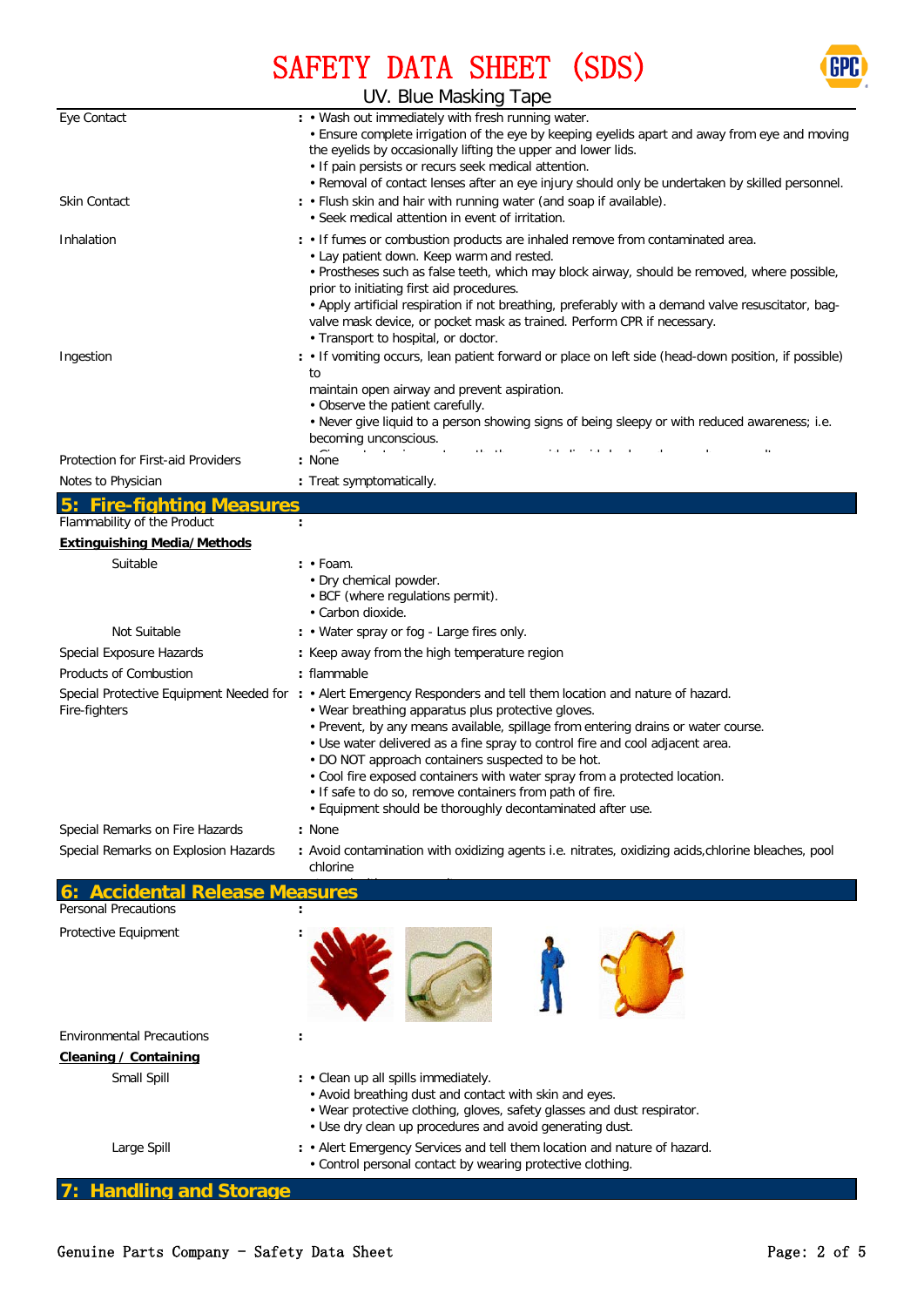



### UV. Blue Masking Tape

| Safe Handling Precautions | : • Avoid all personal contact, including inhalation.<br>• Wear protective clothing when risk of exposure occurs.<br>• Use in a well-ventilated area.<br>• Prevent concentration in hollows and sumps.                                                                                                                     |
|---------------------------|----------------------------------------------------------------------------------------------------------------------------------------------------------------------------------------------------------------------------------------------------------------------------------------------------------------------------|
| Safe Storage Precautions  | Suitable container<br>$\mathbf{r}$<br>• Polyethylene or polypropylene container.<br>• Check all containers are clearly labelled and free from leaks.<br>• Storage incompatibility<br>• Avoid reaction with oxidising agents<br>. Avoid contact with acetal or acetal copolymers and with amine containing materials during |

| <b>Exposure Controls/Personal Protection</b><br>8:            |                                                                                                              |                                                                                                                                                                                                                                                                                                   |                            |                     |  |
|---------------------------------------------------------------|--------------------------------------------------------------------------------------------------------------|---------------------------------------------------------------------------------------------------------------------------------------------------------------------------------------------------------------------------------------------------------------------------------------------------|----------------------------|---------------------|--|
| <b>Ingredient Name/Description</b>                            |                                                                                                              |                                                                                                                                                                                                                                                                                                   | <b>Exposure Limits</b>     |                     |  |
| Cellulose pulp                                                |                                                                                                              | TWA: 10 mg/m3                                                                                                                                                                                                                                                                                     | STEL: Not Available        | Peak: Not Available |  |
| Proprietary carboxylated Styrene/Butadiene Polymer            |                                                                                                              | TWA: 2 mg/m3                                                                                                                                                                                                                                                                                      | STEL: Not Available        | Peak: Not Available |  |
| Acrylic copolymer                                             |                                                                                                              | TWA: Not Available                                                                                                                                                                                                                                                                                | STEL: Not Available        | Peak: Not Available |  |
| Kaolin                                                        |                                                                                                              | TWA: 10 mg/m3                                                                                                                                                                                                                                                                                     | <b>STEL: Not Available</b> | Peak: Not Available |  |
| Pigment                                                       |                                                                                                              | <b>TWA: Not Available</b>                                                                                                                                                                                                                                                                         | <b>STEL: Not Available</b> | Peak: Not Available |  |
| Recommended Monitoring Procedures                             |                                                                                                              | : Follow standard monitoring procedures                                                                                                                                                                                                                                                           |                            |                     |  |
| <b>Engineering Measures</b>                                   |                                                                                                              | : Engineering controls are used to remove a hazard or place a barrier between the worker and the<br>hazard. Welldesigned engineering controls can be highly effective in protecting workers and will<br>typically be independent of worker interactions to provide this high level of protection. |                            |                     |  |
| Hygiene Measures                                              |                                                                                                              | : An occupational/industrial hygiene monitoring method has been developed for this material.                                                                                                                                                                                                      |                            |                     |  |
| <b>Personal Protection</b>                                    |                                                                                                              |                                                                                                                                                                                                                                                                                                   |                            |                     |  |
|                                                               |                                                                                                              |                                                                                                                                                                                                                                                                                                   |                            |                     |  |
| Respiratory                                                   |                                                                                                              | : Selection of the Class and Type of respirator will depend upon the level of breathing zone<br>contaminant and the chemical nature of the contaminant. Protection Factors (defined as the<br>ratio of contaminant outside and inside the mask) may also be important.                            |                            |                     |  |
| Hands                                                         | : . Barrier cream and<br>•PVC gloves.<br>Wear safety footwear.                                               | When handling hot material, wear                                                                                                                                                                                                                                                                  |                            |                     |  |
| Eyes                                                          | •Chemical goggles.                                                                                           | : . Safety glasses with side shields; or as required,                                                                                                                                                                                                                                             |                            |                     |  |
| <b>Skin</b>                                                   | .Contact lonege may noeg a enocial hazards egft contact lonege may abearb and concentrate<br>: Same as Hands |                                                                                                                                                                                                                                                                                                   |                            |                     |  |
| <b>Environmental Exposure</b>                                 | : Not available                                                                                              |                                                                                                                                                                                                                                                                                                   |                            |                     |  |
| <b>Physical and Chemical Properties</b>                       |                                                                                                              |                                                                                                                                                                                                                                                                                                   |                            |                     |  |
| Physical State                                                |                                                                                                              |                                                                                                                                                                                                                                                                                                   |                            |                     |  |
| Flash Point ( <sup>o</sup> C and <sup>o</sup> F)              | : No data                                                                                                    |                                                                                                                                                                                                                                                                                                   |                            |                     |  |
| Auto-ignition Temperature (°C and °F)                         | : Not available                                                                                              |                                                                                                                                                                                                                                                                                                   |                            |                     |  |
| Flammable Limits                                              | : No data                                                                                                    |                                                                                                                                                                                                                                                                                                   |                            |                     |  |
| Color                                                         | : Blue color                                                                                                 |                                                                                                                                                                                                                                                                                                   |                            |                     |  |
| Odor                                                          | : Slight odor                                                                                                |                                                                                                                                                                                                                                                                                                   |                            |                     |  |
| Odor Threshold                                                | : No data                                                                                                    |                                                                                                                                                                                                                                                                                                   |                            |                     |  |
| pH                                                            | : No data                                                                                                    |                                                                                                                                                                                                                                                                                                   |                            |                     |  |
| Boiling/Condensing Point ( <sup>o</sup> C and <sup>o</sup> F) | : Not available                                                                                              |                                                                                                                                                                                                                                                                                                   |                            |                     |  |
| Melting/Freezing Point ( <sup>o</sup> C and <sup>o</sup> F)   | : Not available                                                                                              |                                                                                                                                                                                                                                                                                                   |                            |                     |  |
| <b>Relative Density</b>                                       | : No data                                                                                                    |                                                                                                                                                                                                                                                                                                   |                            |                     |  |
| Vapor Pressure                                                | : Not available                                                                                              |                                                                                                                                                                                                                                                                                                   |                            |                     |  |
| Vapor Density                                                 | : Not available                                                                                              |                                                                                                                                                                                                                                                                                                   |                            |                     |  |
| Volatility                                                    | : Negligible                                                                                                 |                                                                                                                                                                                                                                                                                                   |                            |                     |  |
| <b>Evaporation Rate</b>                                       | : Not applicable                                                                                             |                                                                                                                                                                                                                                                                                                   |                            |                     |  |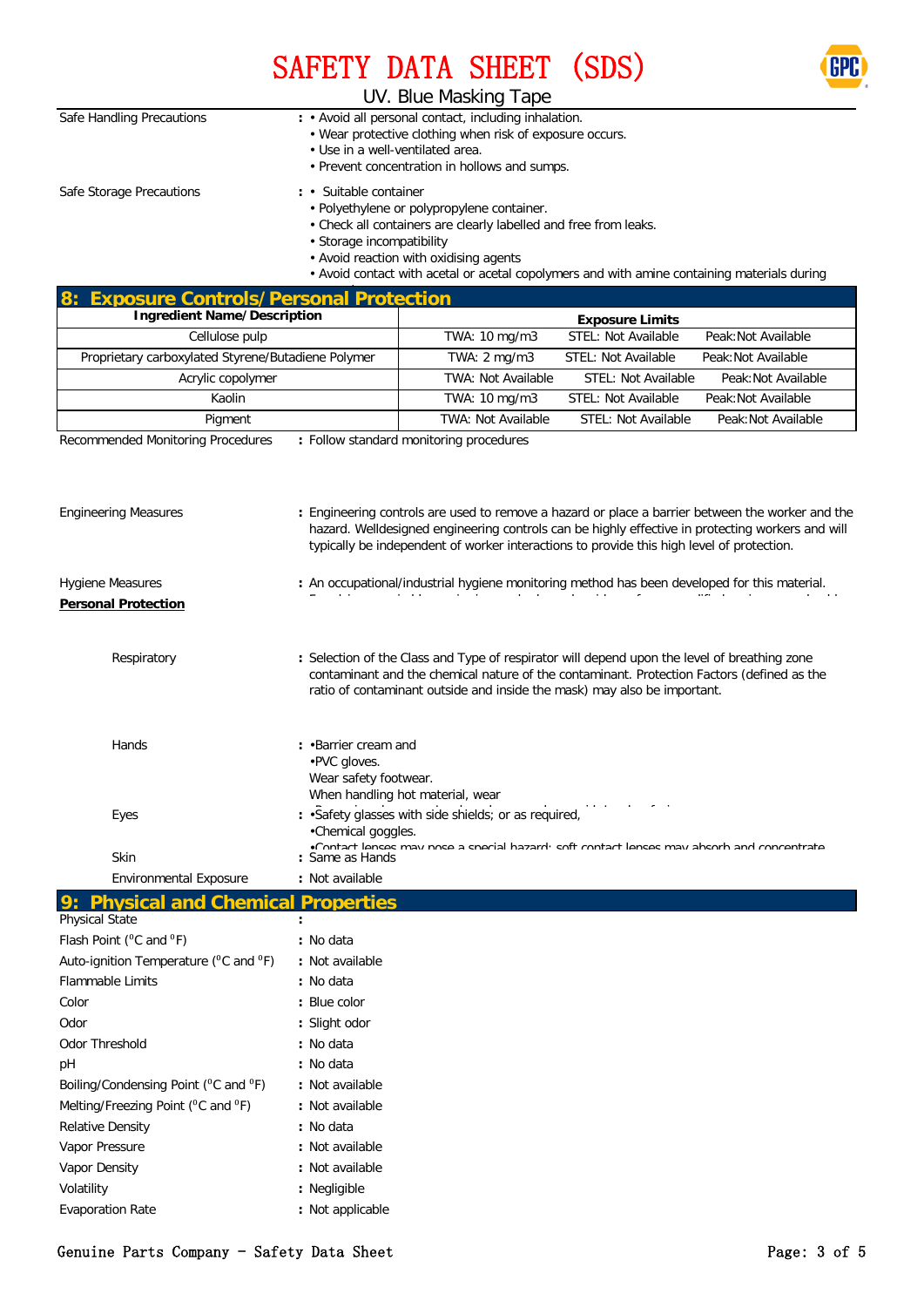# SAFETY DATA SHEET (SDS)

UV. Blue Masking Tape

| Viscosity                                                 | : Not applicable                                                                  |             |  |                     |                     |            |                     |
|-----------------------------------------------------------|-----------------------------------------------------------------------------------|-------------|--|---------------------|---------------------|------------|---------------------|
| Pour Point ( <sup>0</sup> C and <sup>0</sup> F)           | : Not applicable                                                                  |             |  |                     |                     |            |                     |
| Solubility                                                | : Insoluble                                                                       |             |  |                     |                     |            |                     |
| 10: Stability and Reactivity                              |                                                                                   |             |  |                     |                     |            |                     |
| <b>Chemical Stability</b>                                 | : Presence of incompatible materials.                                             |             |  |                     |                     |            |                     |
| Hazardous Polymerization                                  | : None                                                                            |             |  |                     |                     |            |                     |
| Materials to Avoid                                        | : Avoid reaction with oxidizing agents.                                           |             |  |                     |                     |            |                     |
| Hazardous Decomposition Products                          | : For incompatible materials - refer to Section 7 - Handling and Storage          |             |  |                     |                     |            |                     |
| <b>Toxicological Information</b><br><b>Acute Toxicity</b> |                                                                                   |             |  |                     |                     |            |                     |
| Product/Ingredient Name                                   | <b>Result</b>                                                                     |             |  | <b>Species</b>      | <b>Dose</b>         |            | <b>Exposure</b>     |
| <b>Hot Melt Cloth Tape</b>                                | make classification                                                               |             |  | make classification | make classification |            | make classification |
| <b>Chronic Toxicity</b>                                   |                                                                                   |             |  |                     |                     |            |                     |
| Conclusion/Summary                                        | : Data Not Available to make classification                                       |             |  |                     |                     |            |                     |
| <b>Irritation/Corrosion</b>                               |                                                                                   |             |  |                     |                     |            |                     |
| Conclusion/Summary                                        | : Data Not Available to make classification                                       |             |  |                     |                     |            |                     |
| Sensitizer                                                |                                                                                   |             |  |                     |                     |            |                     |
| Conclusion/Summary                                        | : Data Not Available to make classification                                       |             |  |                     |                     |            |                     |
| Carcinogenicity                                           |                                                                                   |             |  |                     |                     |            |                     |
| Conclusion/Summary                                        | : Data Not Available to make classification                                       |             |  |                     |                     |            |                     |
| Classification<br>Product/Ingredient Name                 |                                                                                   |             |  |                     |                     |            |                     |
|                                                           | <b>ACGIH</b>                                                                      | <b>IARC</b> |  | <b>EPA</b>          | <b>NIOSH</b>        | <b>NTP</b> | <b>OSHA</b>         |
| Hot Melt Cloth Tape                                       | Available                                                                         | Available   |  | Available           | Available           | Available  | Available           |
| Mutagenicity                                              |                                                                                   |             |  |                     |                     |            |                     |
| Conclusion/Summary                                        | : No Data Available                                                               |             |  |                     |                     |            |                     |
| <b>Teratogenicity</b>                                     |                                                                                   |             |  |                     |                     |            |                     |
| Conclusion/Summary                                        | : No Data Available                                                               |             |  |                     |                     |            |                     |
| <b>Reproductive Toxicity</b>                              |                                                                                   |             |  |                     |                     |            |                     |
| Conclusion/Summary                                        | : No Data Available                                                               |             |  |                     |                     |            |                     |
| <b>Ecological Information*</b>                            |                                                                                   |             |  |                     |                     |            |                     |
| <b>Environmental Effects</b>                              |                                                                                   |             |  |                     |                     |            |                     |
| <b>Aquatic Ecotoxicity</b>                                |                                                                                   |             |  |                     |                     |            |                     |
| Conclusion/Summary                                        | : No Data Available                                                               |             |  |                     |                     |            |                     |
| Biodegradability                                          |                                                                                   |             |  |                     |                     |            |                     |
|                                                           |                                                                                   |             |  |                     |                     |            |                     |
| Conclusion/Summary                                        | : Cellulose pulp:LOW, Proprietary carboxylated Styrene/Butadiene Polymer: No Data |             |  |                     |                     |            |                     |
| Other Adverse Effects                                     |                                                                                   |             |  |                     |                     |            |                     |
|                                                           |                                                                                   |             |  |                     |                     |            |                     |
|                                                           |                                                                                   |             |  |                     |                     |            |                     |
|                                                           |                                                                                   |             |  |                     |                     |            |                     |
| <b>Disposal Considerations*</b><br>13:                    |                                                                                   |             |  |                     |                     |            |                     |
|                                                           |                                                                                   |             |  |                     |                     |            |                     |
|                                                           |                                                                                   |             |  |                     |                     |            |                     |

Waste Disposal **:** Additional References/Details **:** • Recycle wherever possible. C l f f li i l W M A h i f

| 14: Transport Information*    |        |                        |                          |                          |       |                          |
|-------------------------------|--------|------------------------|--------------------------|--------------------------|-------|--------------------------|
| <b>Regulatory Information</b> | UN $#$ | <b>Proper Shipping</b> | <b>Classes</b>           | PG                       | Label | Additional               |
| <b>TDG Classification</b>     |        |                        | $\overline{\phantom{a}}$ | $\overline{\phantom{a}}$ | $-$   | $\overline{\phantom{a}}$ |
| <b>DOT Classification</b>     |        |                        |                          | -                        | -     | -                        |